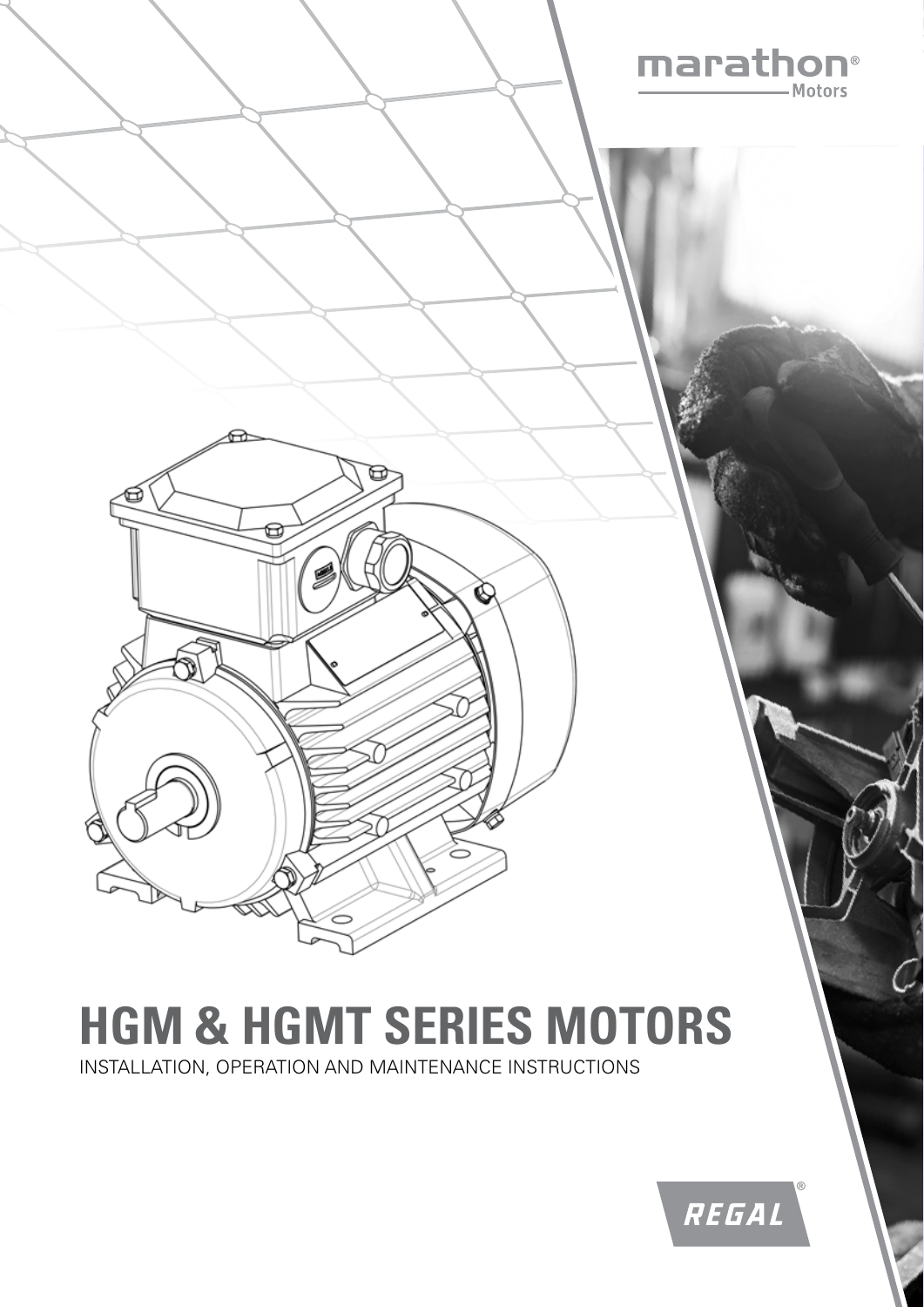# marathon®

# **HGM & HGMT Series Installation, Operation and Maintenance Instructions**

## **A WARNING**

- Read and follow all instructions carefully.
- Disconnect and lock-out power before installation and maintenance. Working on or near energized equipment can result in severe injury or death.
- Do not operate equipment without guards in place. Exposed equipment can result in severe injury or death.

The Marathon HGMT series motors are designed and manufactured to be robust and reliable with minimal maintenance. The following items should be taken into consideration to ensure a trouble free installation and reliable running throughout the motor's life.

# **INSPECTION**

Marathon motors are delivered through safe and reliable transport in appropriate packing as to remain in as manufactured condition during transit. On receipt of the motor, thoroughly inspect the unit for any transit damage, if need be in the presence of an insurance surveyor. Any equipment damage or shortfall should be immediately advised to the nearest Regal Australia office.

Check the following:

- Rating plate details and enclosure are as ordered.
- Shaft turns freely (in absence of shaft locking clamp).
- Condensation drain holes are in the correct position for the motor mounting application (they should be located at the lowest point of the motor when it is in its operating position).
- If the winding is Insulation Resistance (IR) tested to earth, ensure that the thermal protectors are not inadvertently damaged. (The thermistor leads should be shorted together whilst IR testing takes place.)

# **STORAGE**

When the motor is not for immediate use store as follows:

- Clean and dry location
- Free from vibration (vibration can damage bearings)
- Shaft locking clamps, where supplied, are fitted securely
- Remove shaft locking clamps and turn rotor by one full rotation at least once a fortnight and replace shaft locking clamps
- Anti-condensation heaters, where fitted, should be energised if the environment is likely to be damp

**Regal Australia** Regal Beloit Australia Pty Ltd 19 Corporate Avenue Rowville, Victoria, 3178 Sales: 1800 888 853 www.regalaustralia.com.au

**F O R M SB0097E Revised November 2017**

# **A CAUTION**

# **INSTALLATION**

The following items should be considered on installation to ensure reliable operation of the motor:

#### **Surroundings**

- Ensure that the motor is properly protected against ingress of oil, water or dust especially if construction work is in progress around the motor.
- Ensure air intake is not obstructed. Refer to dimension BL in the catalogue.
- When installing hazardous location motors, make sure that the zone and gas group or dust and temperature classification on motor nameplate are complied with.

#### **Mounting**

- Bed plates or slide rails should be firmly fixed to a solid, level foundation to ensure the motor remains rigid and vibration free
- Shims or packers (if required) must be of adequate size and placed adjacent to and between base fixing screws.
- Protective transport coatings on shafts and/or flanges must be removed prior to connection to the driven load.
- A light coating of grease to shafts and/or flanges will inhibit corrosion during service and assist removal of pulleys or couplings.

# **Pulleys and couplings**

- Pulleys or couplings should be independently balanced with a half key as the motor rotor is balanced with a half key during manufacture.
- In fitting pulleys or couplings to the motor shaft care must be taken to ensure the roller/ball bearings are not damaged. Both shaft and coupling bore should be cleaned and lubricated. If the fit is still too tight, the pulley or coupling should be pre-heated in air or oil to enable easy assembly.
- Shock methods must not be used in fitting or removing pulleys or couplings. Proper wheel or

Periodic inspections should be performed. Failure to perform proper maintenance can result in premature product failure and personal injury.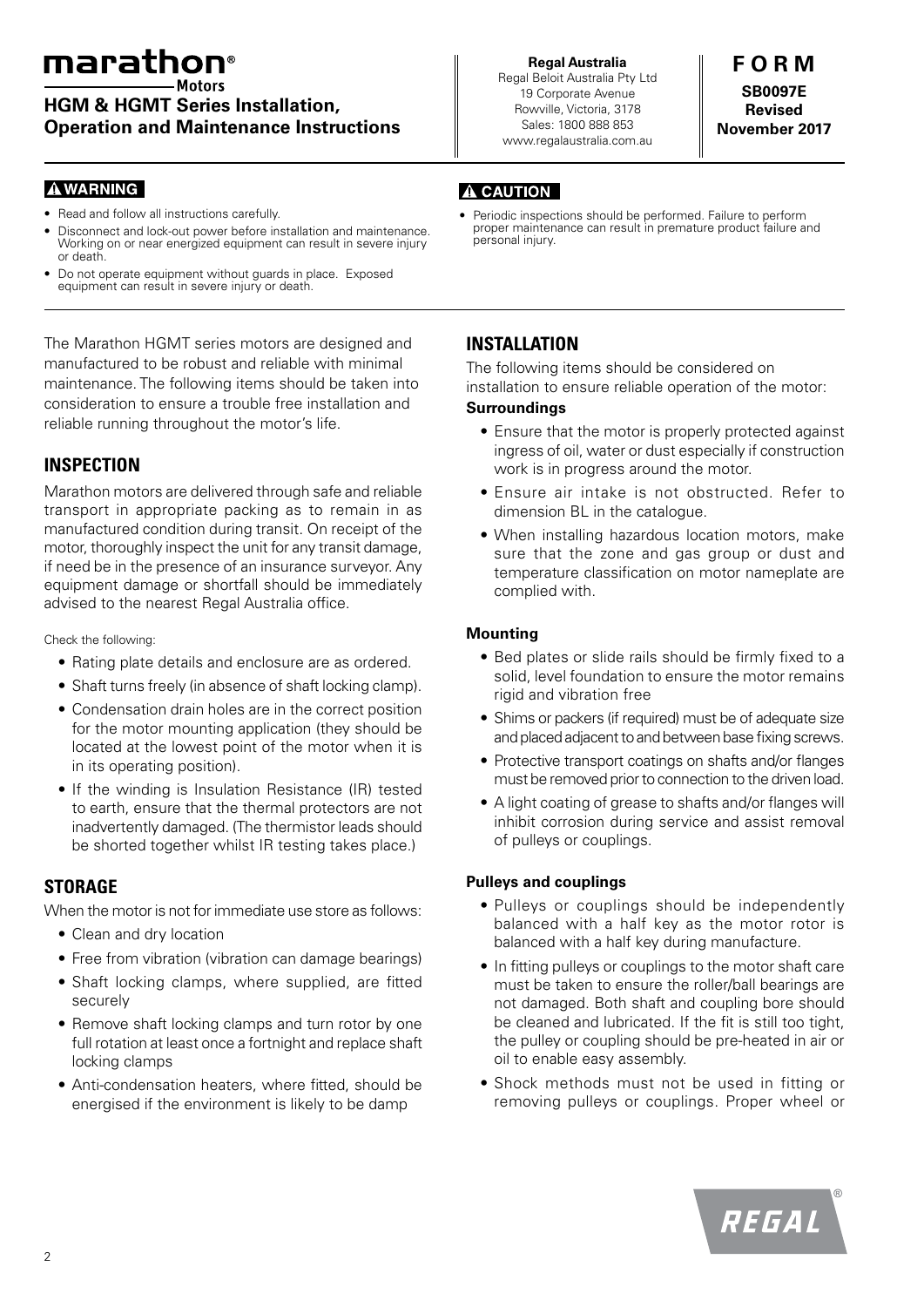pulley removers should be used to prevent shaft and bearing damage. Tapped holes are provided in shaft extensions to assist in the fitment of couplings and/ or pulleys.

#### **Pulley and belts**

- If the motor is to be coupled to the load using pulleys and belts it is important to ensure that the belt tension does not exceed the safe working radial load of the motor. Excessive radial load will lead to reduced bearing life with the potential of breaking the motor shaft. Because of this care must be taken to ensure the correct selection of pulley size and type (toothed, vee or flat) and this is best done in consultation with the transmission supplier.
- The belt manufacturer's recommendations for installation, alignment and tensioning must be strictly adhered to when fitting belt drives.]

#### **Alignment**

- Great care must be taken in aligning the complete machine, since misalignment can cause rapid deterioration of bearings and lead to other mechanical failures due to the stress produced,
- After final tightening of foundation bolts, machine alignment should be rechecked as bed plates could move and/or distort during machine mounting,
- No end thrust should be applied without express approval,
- When slide rails are used in conjunction with pulley drives, the adjusting screw ends should be positioned between the motor and load at drive shaft end and the other diagonally opposite. This helps speedy and accurate belt aligning, tensioning and replacement.

The correct alignment of the motor pulley with the load pulley is imperative. Both these pulley's must have matched centre distances between grooves and alignment must be carried out using a suitable metal straight edge or other recommended tools to ensure parallel offset or angular displacement of the pulley's with respect to each other is inside permissible limits as recommended by the transmission supplier. Correct alignment will result in a uniform distribution of belt tension across the width of the pulley (and the motor shaft) and ensure design life of both the belts and bearings is achieved.

*NOTE:* The pulley should always be mounted firmly against the shaft shoulder and should be a firm fit onto the shaft. **Impact force must not be used.**



As a general rule the mid point of the applied force should be at the mid point of the shaft and it is good engineering practice to mount the motor pulley with hub and locking screw at the shaft end.



#### **Direct coupled**

Where direct coupling of the motor is required, proper alignment must be achieved to prevent bearing damage to both motor and load.

For parallel offset, use a straight edge or other recommended tools, as shown below.



Excessive angular displacement must also be prevented. The recommended method to achieve correct angular alignment is shown below.



3

REGAL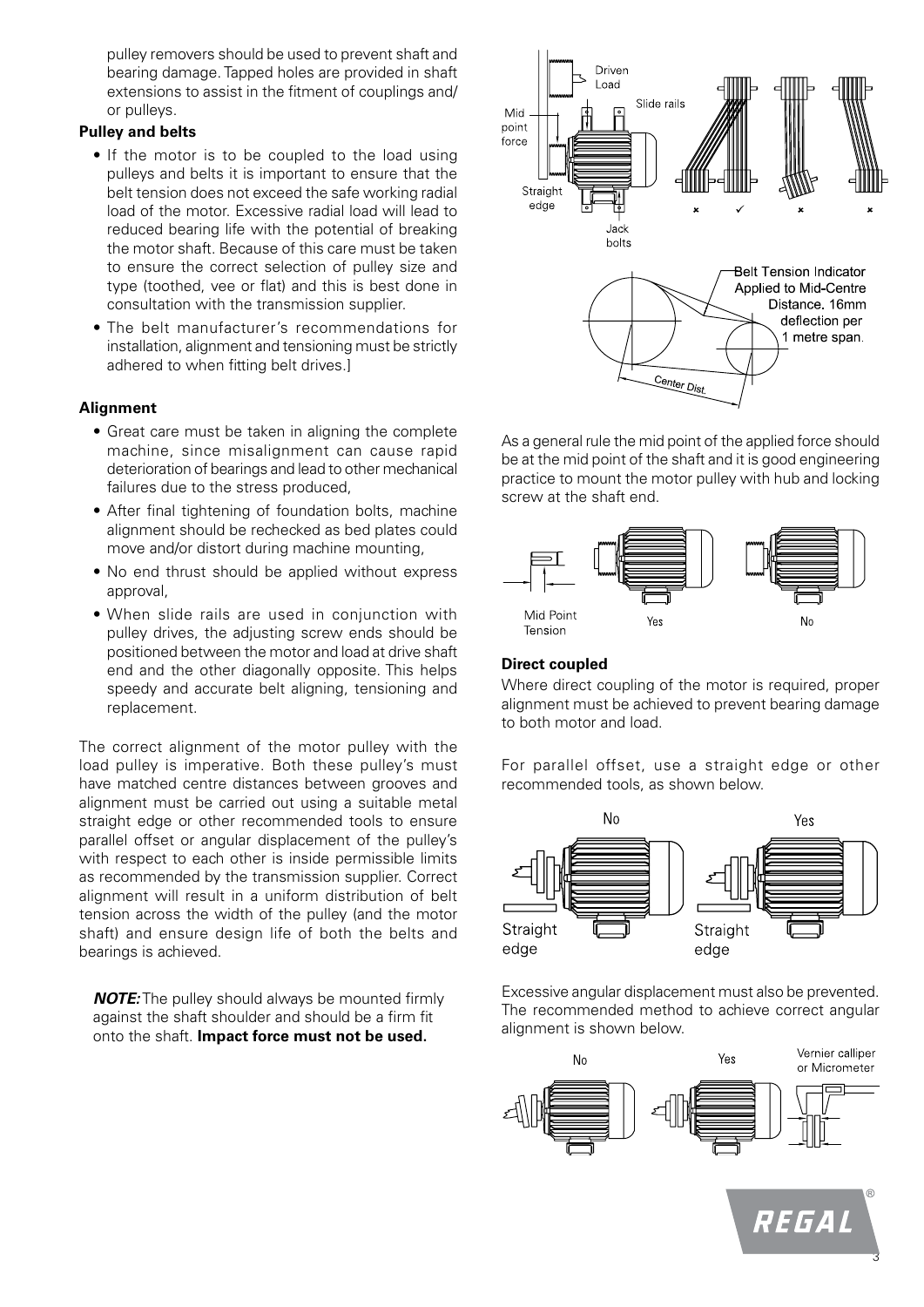## **Axial loads**

Where motors with standard bearings are required to be mounted in either vertical shaft up or vertical shaft down orientation, there are limits on the axial forces that must not be exceeded. This also applies to horizontal mounted motors with certain loads that produce axial thrust. Axial loads exceeding those listed in the catalogue will reduce bearing life and may lead to internal motor damage.

Where higher than recommended axial loads are necessary different bearing types will be required. (Refer to Regal Australia).



#### **Cooling**

There are various cooling formats for electric motors with IC411 (totally enclosed fan cooled) as the most common type that is used on our HGA motors. This type of cooling of motor is achieved by a fan mounted at the non drive end, inside a fan cowl, which has an air inlet grille at the rear. Air is drawn in through the grille and the fan distributes the airflow along the fins of the motor body. The fan is designed for either direction of rotation (unless otherwise indicated on the fan cowl).

With TEFC motors it is important that the cooling fins remain clear of debris to allow the airflow to be fully effective in maintaining motor winding temperature within the design limits.

It is equally important to ensure the installation provides good unrestricted access to normal ambient air at the fan entry point at all times and that inlet grill is clear of contaminants. Refer to dimension BL below.



**Motor frame Dimensions BL [ mm ]** 80 - 100 15 112 - 132 | 30 160 - 180 | 40 200 - 280 50 315 65

#### **Hazardous location motors**

Standard motors in the range of frame sizes 80 to 315 with appropriate modifications are certified for use in hazardous areas as below. (Note: 315 frame certified for Ex nA & Ex t only under IEC Ex scheme.

**Increased safety motors** Exe, Zone 1, Group II Temperature class T3

Marking code:  $\&$  Ex e II T3. IP55 (OPTION IP66) (Tamb -20°C to 40°C)

#### **Non-sparking motors**

Ex nA, Zone 2, Group II Temperature class T3

Marking code:  $\&$  Ex nA IIC T3. IP55 (OPTION IP66) (Tamb-20°C to 50°C)

#### **Dust Excluding Ignition Proof**

Ex tD, Practice A, Zones 21 & 22, Temperature class T4

Marking code:

 Ex tD A21 IP66 T135°C (Tamb -20°C to 50°C) OR Ex tD A22 IP66 T135°C

(Tamb -20°C to 50°C)

#### **Combination of Gas and Dust**

Marking code: Ex e II T3, IP66 Ex tD A21 IP66 T135°C (Tamb -20°C to 40°C) OR Ex nA II T3, IP66z Ex tc IIIC T135°C Dc, IP66 (Tamb -20°C to 40°C)

#### **Address of manufacturer**

Regal Beloit Australia Pty Ltd 19 Corporate Avenue, Rowville VIC 3178 7 Mahogany Crt Willawong, QLD 4110 AUSTRALIA.

CMG Electric Motors (NZ) Ltd 18 Jomac Place, Avondale, Auckland NEW ZEALAND

 Electric Motors Asia Pacific Pte.Ltd 12 Tuas Loop SINGAPORE

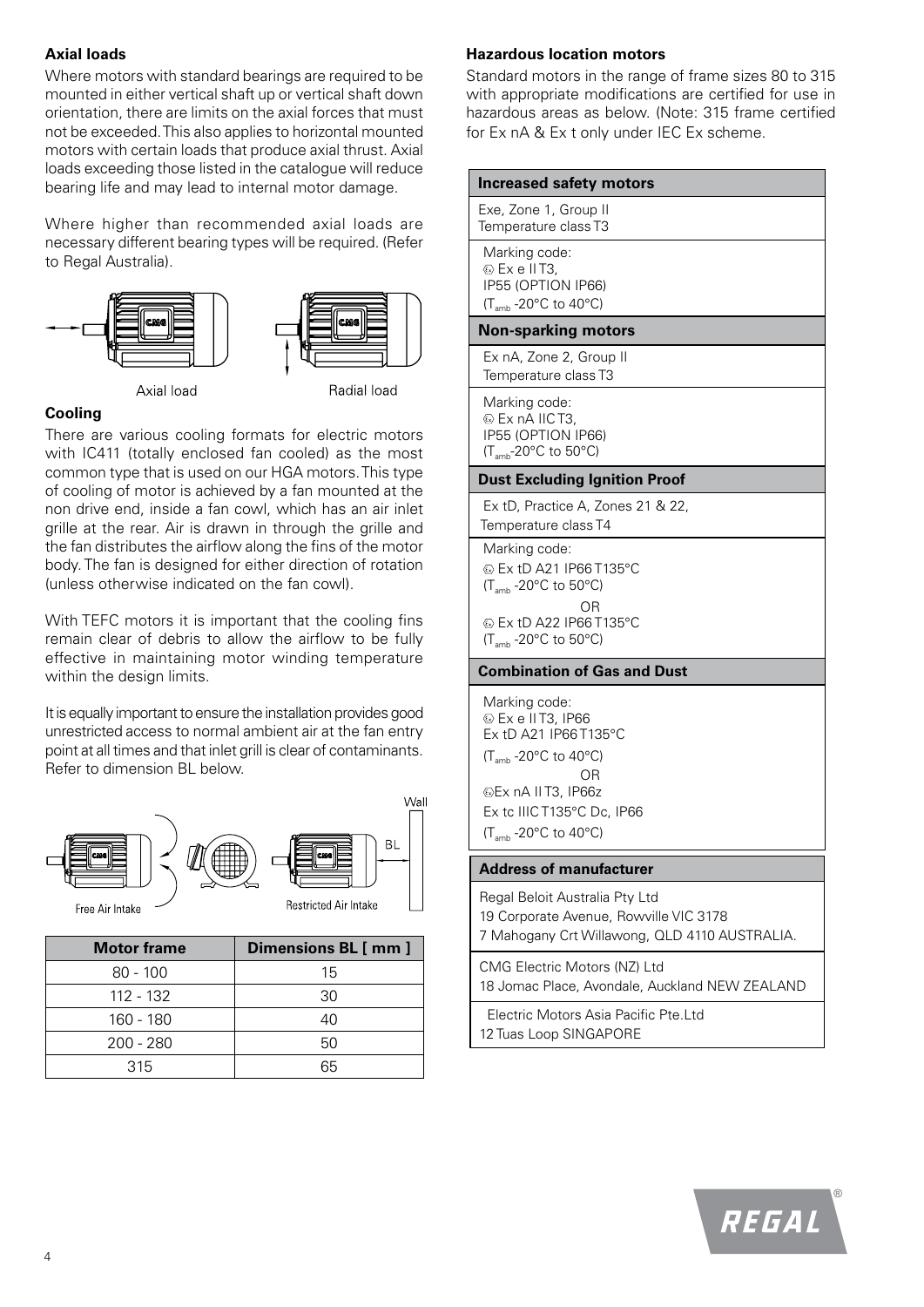#### **Cable entries**

Cable entries are via appropriate cable glands or conduits fitted to the threaded entries in the wall of the terminal box or the gland plate attached to it. Cable entries for various frame sizes are as per the following table

| <b>Motor frame</b> | No. of entries | Entry size x pitch |
|--------------------|----------------|--------------------|
| $80 - 100$         |                | $M20 \times 1.5$   |
| 112 - 132          | 2              | $M25 \times 1.5$   |
| 160                | 2              | $M32 \times 1.5$   |
| 180                | 2              | $M40 \times 1.5$   |
| $200 - 280$        | 2              | $M50 \times 1.5$   |
| 315                |                | M63 x 1.5          |

Cable glands used by installer on hazardous location motors must be of IEC Ex certified type as appropriate to the installation requirements. Unused cable entries must be blanked off by installer using IEC Ex certified conduit stops as appropriate.

#### **Supply terminals**

Supply terminals are located in the terminal box. They are suitable for receiving crimped lugs on the supply cables. In addition the terminal box also houses an earthing terminal.

| <b>Motor frame</b> | <b>Terminal Size</b> | <b>Max supply</b><br>cable size* [ mm <sup>2</sup> ] |
|--------------------|----------------------|------------------------------------------------------|
| $80 - 100$         | M4                   |                                                      |
| $160 - 180$        | M6                   | 50                                                   |
| $200 - 225$        | M8                   | 95                                                   |
| $250 - 280$        | M <sub>10</sub>      | $2 \times 95$                                        |
| 315                | M12                  | $2 \times 185$                                       |

\* 4 or 3 core +E, PVC insulated

#### **Electrical connection**

- Ensure all electrical connections are solid and continuous,
- Check motor starter and overloads for correct rating and trip setting,
- All circuit breakers, HRC fuses or protective devices associated with the motor must be rated to suit motor running current and starting characteristics,
- Supply cables must be appropriately selected considering the voltage drop,
- When using long supply cables with VVVF drive, check with Regal Australia for proper recommendations to avoid high voltage transients occurring at motor terminals,
- Check the connection diagram on the motor terminal box and make sure the supply leads are properly connected considering the supply phase sequence,
- Make sure that the supply cable termination on to the motor terminal board is firm, without loss of strands while using crimped lugs and all washers are used

in the correct order as provided.

- Make sure to provide enough clearances between supply cable lugs and to earth,
- Make sure that proper earthing connection is made with all washers as provided,
- Check that the cable glands and plugs have appropriate IP Rating,
- If using conduit for the supply leads, ensure the conduit is completely threaded in and seal the threads appropriately,
- Motor is required to have a separately driven cooling fan if it is to be operated at below 25Hz with a VVVF Drive for constant torque applications. In this case, cooling fan must be connected to mains supply and fan must be operational while the main motor is running.

#### **Initial start up**

Prior to initial start-up check the following-

- Insulation resistance of motor winding to earth to be over 1 MΩ for motors up to 600V and over 10 MΩ for over 600V,
- Thermistors or RTDs if fitted, should be checked for continuity with a multimeter,
- Ensure thermistors are wired up to the motor protection relay as to trip the supply to the motor in the event of an over temperature,
- Do not megger test thermal protective devices across their terminals. Short the entire protector leads together and apply the test voltage between the shorted leads and earth and/or phases,
- Anti-condensation heaters if provided must be so connected as to switch on when the motor supply is disconnected and switch off when the motor supply gets connected,
- Ensure that the supply voltage and frequency correspond to the motor nameplate ratings,
- Ensure shaft turns freely before initial start,
- Measure winding resistance between supply terminals and record in the log book.

#### **OPERATION**

- Before running the motor make sure that the terminal box lid is closed and secured with appropriate clearance to live parts,
- Make sure that appropriate earthing is done,
- If an earthing ring and earth brush are provided, make sure that the earthing ring is clean and the earth brush makes a good contact with the earthing ring,
- Make sure that the coupling and/or transmission is adequately guarded for safety,
- Check the mounting bolts and/or flanges are firmly secured,

 $\overline{5}$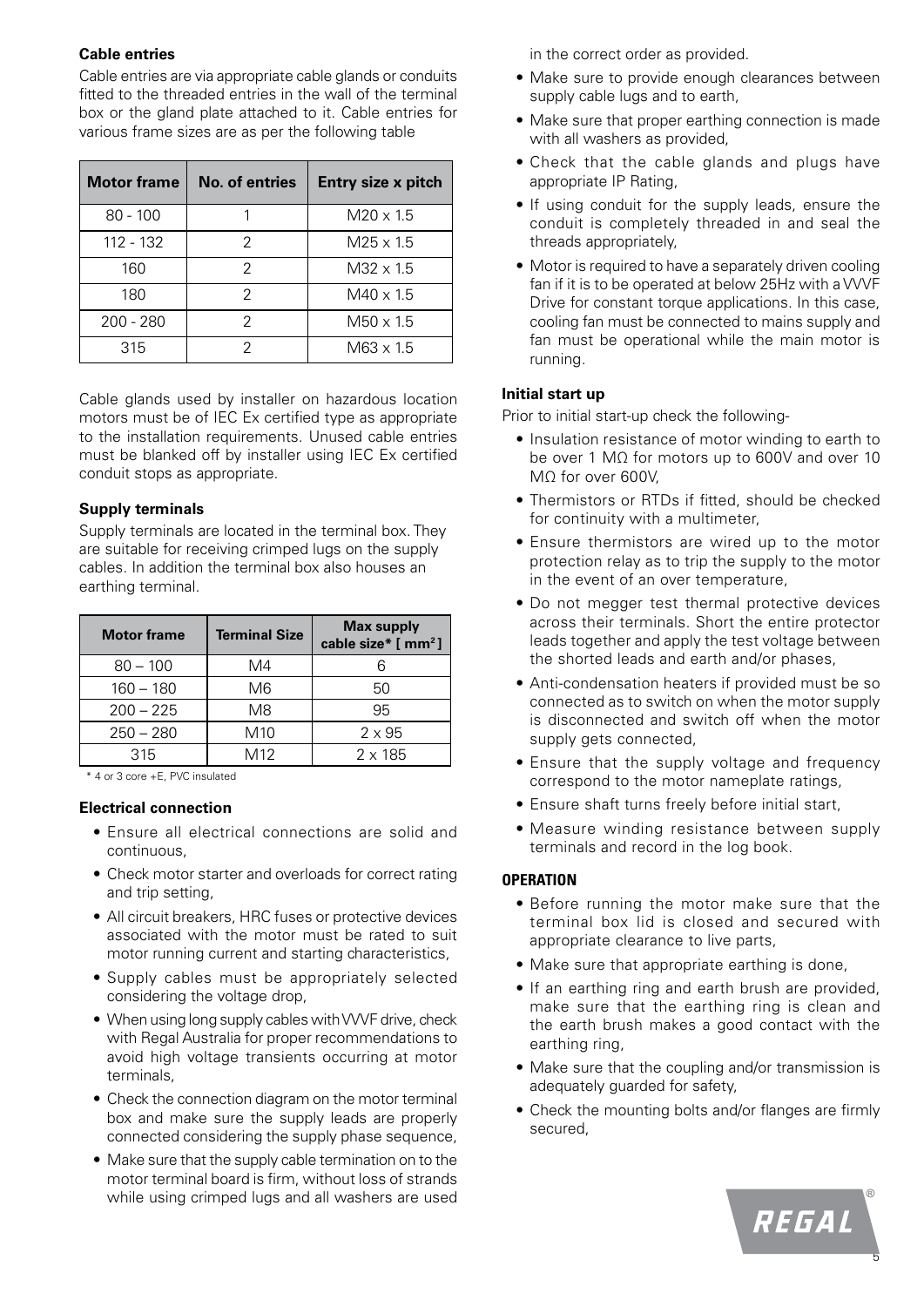- Make sure of no loose objects around that may be sucked by the cooling fan on the motor,
- Make sure that the load applied is within the nameplate specification,
- Make sure that the ambient temperature is inside 40ºC or nameplate specification,
- Avoid frequent starting of motor. Refer to motor catalogue or nearest Regal Australia office for recommendation on frequency and duration of starts,
- If a VVVF drive is used on Ex nA motor, make sure that the applied load is inside the limits specified by the loadability curve shown on page 9,
- On Ex e motors, make sure that the starting method employed keeps the starting current and duration within the nameplate figures of IA/IN ratio and tE time,
- Check that the running current on no load and full load are reasonably balanced within 10% of the average and record the figures in the log book for future reference. Note that the current imbalance can be higher, typically 10 times the voltage imbalance if there is an imbalance in supply voltage,
- Brake motors used in hazardous locations must have a limited number of repeat stops to 20 per hour.

#### **Permitted starting time**

In respect to the temperature rise of the motor, starting time (i.e., from rest to operational speed) should not exceed the time indicated in the following table. Motor must be allowed to cool prior to each start.

|              | <b>Starting</b> | <b>Maximum starting time [sec]</b> |           |           |           |
|--------------|-----------------|------------------------------------|-----------|-----------|-----------|
| <b>Frame</b> | <b>Method</b>   | $\overline{2}$<br>Pole             | 4<br>Pole | 6<br>Pole | 8<br>Pole |
| 80           | D.O.L           | 15                                 | 26        | 40        |           |
| 90           | D.O.L.          | 10                                 | 15        | 25        |           |
| 100          | D.O.L.          | 12                                 | 13        | 18        | 40        |
| 112          | D.O.L.          | 10                                 | 10        | 18        | 35        |
| 132          | D.O.L.          | 14                                 | 12        | 12        | 25        |
| 160 - 315    | D.O.L.          | 15                                 | 15        | 20        | 20        |
| $160 - 315$  | Star-delta      | 45                                 | 45        | 60        | 60        |

*NOTE:* For Ex e motors t<sub>F</sub> time stated on motor name plate takes precedence over these times

#### **MAINTENANCE**

Reliable, trouble free operation of a motor needs regular maintenance. Exact maintenance needs vary based on the site conditions. To obtain reliable service from the motor, the following maintenance schedule may be used as a guide. An authorised service agent must carry out maintenance of hazardous location motors. Clean the surface of the motor with a damp cloth to minimise the risk of electrostatic discharge.

- **A.** Ensure air intake space is unobstructed.
- **B.** On a weekly basis use an air hose to ensure all air ways are clear and free of dust.
- **C.** Once every month, check motor for condensation. Replace drain plugs before starting if they are blocked or found missing.
- **D.** Do not wash the motor down unless it is IP66 rated.
- **E.** On a quarterly basis
	- i. Check the motor terminals for tightness and proper contact,
	- ii. If terminal lug/s are discoloured, re-terminate with fresh lugs,
	- iii. Check operation of starting equipment, ensuring all terminations are tight.
	- iv. Check mechanical operation of thermal overload relays, if any,
	- v. Check mechanical operation of thermistor relays, if fitted,
	- vi. Check operation of anti-condensation heaters, if fitted
- **F.** On a six monthly basis, in addition to the items in 'E'
	- Check winding resistance between supply terminals and compare to original value and enter in log book.
	- ii. Check supply voltage at motor terminals and record in log book.
	- iii. Check bearings for abnormal noise/ overheating.
- **G.** On an annual basis, in addition to the items in 'E' and 'F'
	- i. Re-grease the bearings as recommended in the following table. Frames 71-180 use sealed bearings. Frames 200-315 use open re-greasable bearings. When re-greasing bearings ensure that the correct type of grease is used. If in doubt about the existing grease type, clean out the old grease thoroughly from bearings and bearing housings, prior to regreasing.

#### **WARNING:** NEVER MIX GREASES OF

DIFFERENT TYPES. Use grease ESSO POLYREX EM or equivalent unless otherwise specified.

- ii. Completely disassemble stator, rotor apart and clean thoroughly.
- iii. Check bearings for wear/damage replace as necessary.
- iv. Check all bolts and nuts for cracks or damage replace as necessary.
- v. Check all holding down bolts for signs of fatigue or damage – replace as necessary.

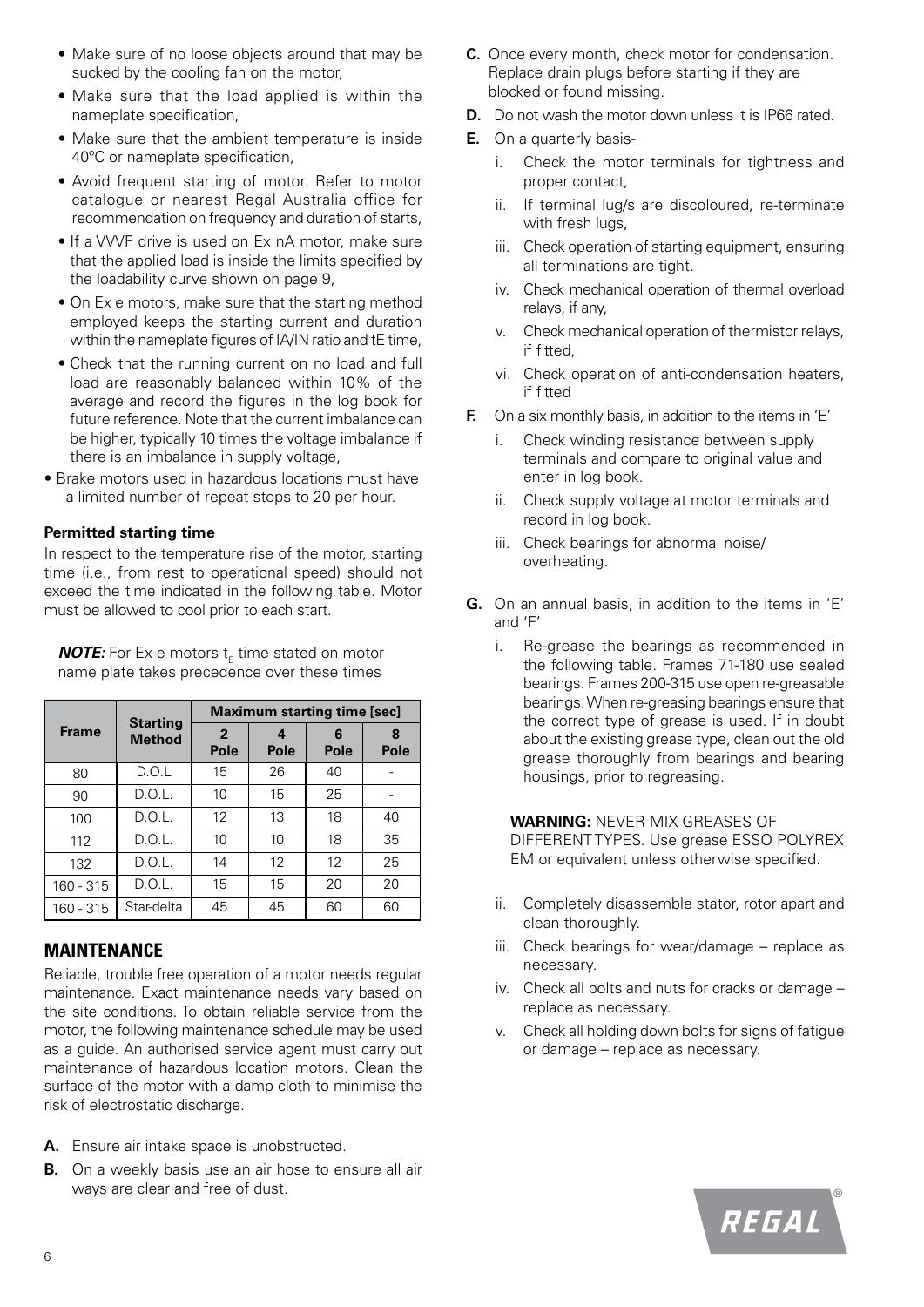- vi. After re-assembly, check and record in the log book – Insulation resistance by megger No load current and voltages Full load current and voltages Ensure that these figures compare well with the original records in the log book.
- vii. Check and ensure that the cooling fan is operational.

#### **BEARINGS**

| <b>Motor frame</b> | <b>Terminal Size</b>   |          |  |  |
|--------------------|------------------------|----------|--|--|
| 80                 | 6204ZZC3               |          |  |  |
| 90                 |                        | 6205ZZC3 |  |  |
| 100                | 6206ZZC3               |          |  |  |
| 112                | 6306ZZC3               |          |  |  |
| 132                | 6308ZZC3               |          |  |  |
| 160                | 6309ZZC3               |          |  |  |
| 180<br>6311ZZC3    |                        |          |  |  |
| 200                | 6312C3                 |          |  |  |
| 225                | 6313C3                 |          |  |  |
| 250                | 6314C3                 |          |  |  |
| 280 - 2P           | 6314C3                 |          |  |  |
| 280 - 4/6/8P       | 6317C3                 |          |  |  |
| $315 - 2P$         | 6317C3                 |          |  |  |
| 315 - 4/6/8P       | <b>NU319</b><br>6319C3 |          |  |  |

#### **Sealed bearings**

The required replacement interval for sealed bearings is generally determined by the grease life which is dependant on operating temperature, operating speed, the limiting speed of the bearing and the type of grease. Under normal operating conditions the following relationship applies:

$$
\log t = 6.54 - 2.6 \frac{n}{N} - (0.025 - 0.012 \frac{n}{N})T
$$

Where:

- t = Average grease life (hours)
- n = Speed (RPM)
- $N =$  Bearing limiting speed with grease lubrication (RPM)
- $T =$  Operating temperature ( $\degree$ C)

For further information, please contact your nearest Regal Australia office for advice.

#### **Open (regreasable) bearings**

**The replenishment intervals recommended are calculated** on the basis of normal working conditions. 90 ended are calculat $\epsilon$ 

**NOTE:** Under arduous conditions please contact Regal Australia or the bearing manufacturers catalogue. Air operated grease guns should not be used. **Torque (% of rated)**

Replenishment of grease media should be by means of a hand held grease gun whilst motor is running with relief plate removed.

**Recommended Grease Replenishment**

| Motor<br>frame | <b>Bearing</b><br>number | <b>Interval</b><br>(hrs) | <b>Volume</b><br>(gr.) | <b>Grease</b><br><b>Type</b> |
|----------------|--------------------------|--------------------------|------------------------|------------------------------|
| $200 - 2P$     | 6312C3                   | 2000                     | 22                     |                              |
| 200 - 4/6/8P   | 6312C3                   | 4000                     | 22                     |                              |
| 225 - 2P       | 6313C3                   | 2000                     | 24                     |                              |
| 225 - 4/6/8P   | 6313C3                   | 4000                     | 24                     | <b>POLYREX</b>               |
| $250 - 2P$     | 6314C3                   | 2000                     | 26                     |                              |
| 250 - 4/6/8P   | 6314C3                   | 4000                     | 26                     | EM                           |
| $280 - 2P$     | 6314C3                   | 2000                     | 26                     |                              |
| 280 - 4/6/8P   | 6317C3                   | 4000                     | 38                     |                              |
| $315 - 2P$     | 6317C3                   | 2000                     | 38                     |                              |
| 315 - 4/6/8P   | 6319<br>(NU319)          | 4000                     | 45                     |                              |

#### **Loadability Curve for VVVF Drive**

#### *NOTE:*

- 1. Applied load on the motor shall be inside the limits specified by this loadability curve.
- 2. HGM Ex nA motors are suitable for operation with VACON brand variable frequency drive types NXS or drives of equivalent characteristics.
- 3. These motors supplied by frequency converters must be fitted with thermal protection devices such as thermistors in winding so as to cut the supply to the motor in the event of an over temperature. Recommended protection by using NXOPTA3 card with thermistor protection feature in the variable speed drive.





7